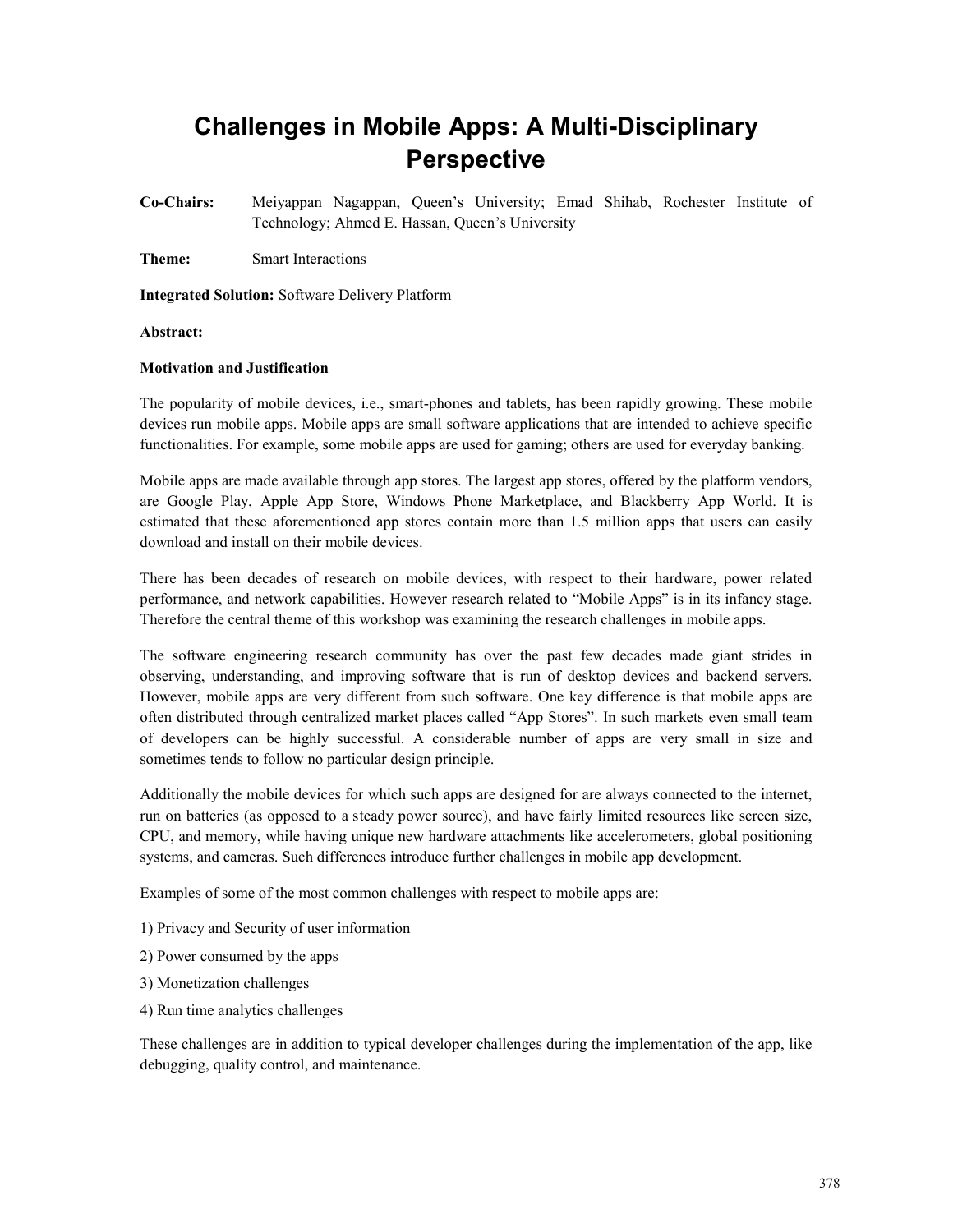The expertise needed to address these challenges goes beyond any single discipline. A collaborative effort by researchers from various computer science disciplines, such as software engineering, privacy, security, data mining, and power and non-computer science areas such as business and legal is needed.

## **Challenges in Mobile Apps - A rapidly expanding research topic**

Ruiz [1] conducted several empirical studies on a l arge collection (from thousands to hundreds of thousands) of Android apps from the Google Play market. He found out that there is wide spread reuse of source code in Android apps. On average 61% of the classes in the apps in each category under study are not unique to a specific app. He also found that the rating system for Android apps does not encourage developers to improve the quality of the apps. In a final study, he examines the maintenance effort required to keep the ad libraries up-to-date, since advertisements play a critical role in monetizing free mobile apps. He found that a third of the apps examined had an ad-library that does not serve any ads at all.

Syer [2] compliments the above work by examining the development of mobile apps. In his work he examines a set of open source Android apps to determine if they have similar properties to desktop apps and mobile apps from other platforms. He finds that mobile apps are considerably smaller than desktop apps (which was also independently verified by Minelli and Lanza [3]) and are also built by much smaller development teams. In the 15 OSS Android apps that he examined, most of them had 1 or 2 developers who made more than 80% of the commits. This is in sharp contrast to the typical desktop software that has been examined by the SE community. However, he found that not all desktop apps are different from mobile apps. He found that several utility apps such as 'joe' and 'wget' were very similar to mobile app development. Additionally he compared five Android apps with the same apps on the BlackBerry platform. He found that the less code is required to implement the features in the Android versions of the apps. He also found that Android apps rely more on the underlying platform. Hence in a follow up study, he examined the the relationship between defects and dependence on the underlying platform. He found that files that depended on the underlying platform more than other files in the same app were more defectprone.

Similarly the software engineering community over the last few years have started to look at mobile apps specifically. There have been studies on quality [4], power management [5], testing [6], security [7], user's perspective [8], developer's perspective [9], and the economics [10] of mobile apps. Additionally there are also workshops [11], and tutorials [12] on mobile app related challenges, and even an IEEE Software special issues titled 'Next Generation Mobile Computing' to be published next year. We intend this workshop to be a platform for discussion between the researchers and practitioners to facilitate the identification of the next set of challenges to work on.

[1] Israel Jesus Mojica Ruiz, "Large-Scale Empirical Studies of Mobile Apps", Master's Thesis, School of Computing, Faculty of Arts and Science, Queen's University, Ontario, Canada, 2013.

[2] Mark D. Syer, "Empirical Studies of Mobile Apps and Their Dependence on Mobile Platforms", Master's Thesis, School of Computing, Faculty of Arts and Science, Queen's University, Ontario, Canada, 2013.

[3] Roberto Minelli, Michele Lanza. "Software Analytics for Mobile Applications - Insights & Lessons Learned", In Proceedings of CSMR 2013 (17th IEEE European Conference on Software Maintenance and Reengineering), pp. 144-153.

[4] Mario Linares-Vásquez, Gabriele Bavota, Carlos Bernal-Cárdenas, Massimiliano Di Penta, Rocco Oliveto, Denys Poshyvanyk, "API Change and Fault Proneness: A Threat to Success of Android Apps", In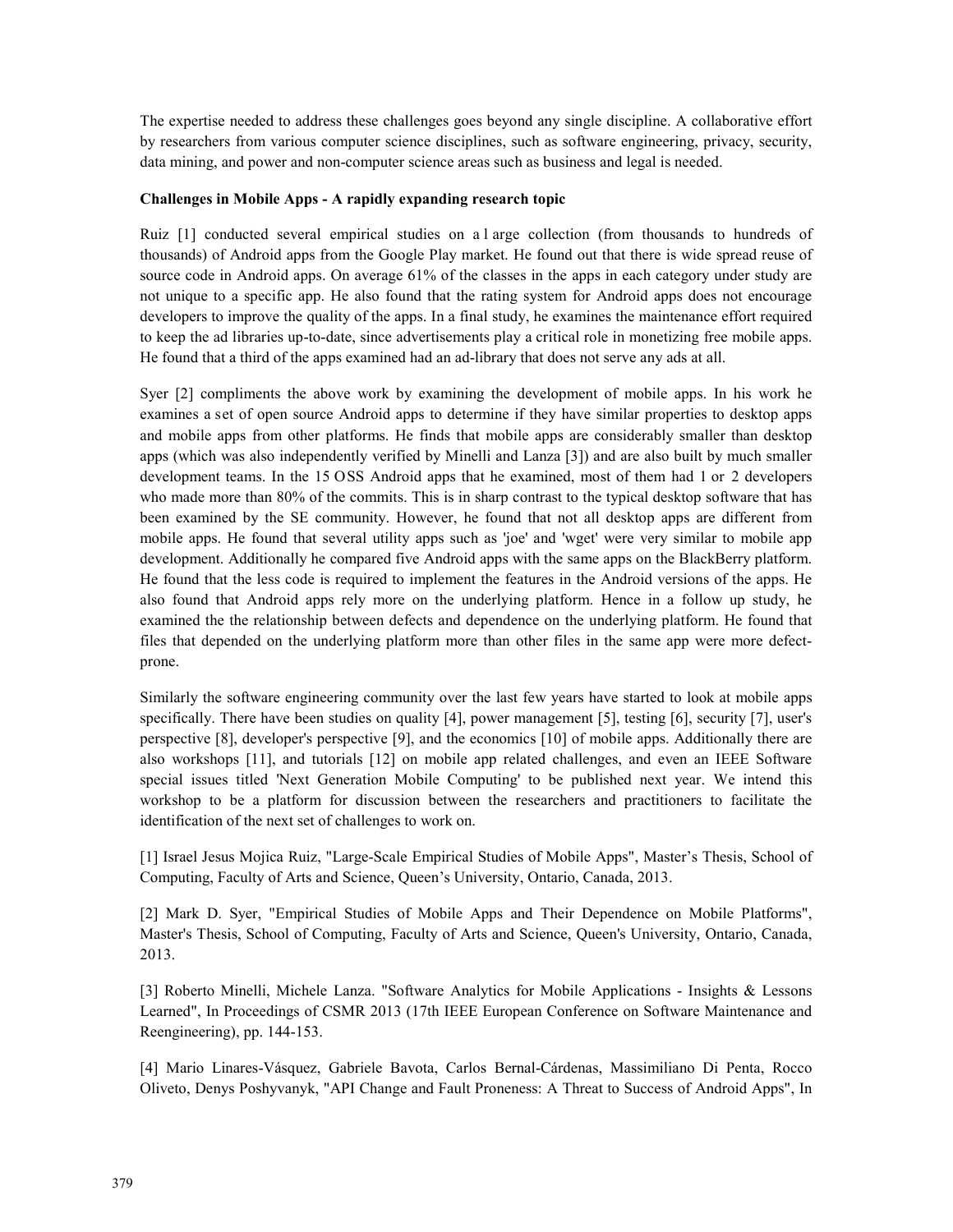Proceedings of ESEC/FSE 2013 ( 21st ACM SIGSOFT Symposium on the Foundations of Software Engineering).

[5] Ding Li, Shuai Hao, William G.J. Halfond, Ramesh Govindan, "Calculating Source Line Level Energy Information for Android Applications", In Proceedings of ISSTA 2013 ( International Symposium on Software Testing and Analysis).

[6] Aravind Machiry, Rohan Tahiliani, Mayur Naik, "Dynodroid: An Input Generation System for Android Apps", In Proceedings of ESEC/FSE 2013 (21st ACM SIGSOFT Symposium on the Foundations of Software Engineering).

[7] Yajin Zhou, Xuxian Jiang, "Dissecting Android Malware: Characterization and Evolution", Proceedings of the 33rd IEEE Symposium on Security and Privacy (Oakland 2012).

[8] Hammad Khalid, "On identifying user complaints of iOS apps", In the Student Paper Track of ICSE 2013 (35th International Conference on Software Engineering).

[9] Mona Erfani, Ali Mesbah and Philippe Kruchten, "Real Challenges in Mobile App Development", In Proceedings of the ESEM 2013 (7th ACM/IEEE International Symposium on Empirical Software Engineering and Measurement).

[10] Mark Harman, Yue Jia, Yuanyuan Zhang, "App store mining and analysis: MSR for app stores", In Proceedings of MSR 2012 (9th Working Conference on Mining Software Repositories).

[11] Grace A. Lewis, Jeff Gray, Henry Muccini, Nachiappan Nagappan, David Rosenblum, and Emad Shihab, "1st international workshop on the engineering of mobile-enabled systems (MOBS 2013)", In Proceedings of ICSE 2013 (35th International Conference on Software Engineering).

[12] Emad Shihab, Ahmed E. Hassan, "Software Engineering for Mobile Apps: Research Accomplishments and Future Challenges", In Tutorial Track of ESEC/FSE 2013 (21st ACM SIGSOFT Symposium on the Foundations of Software Engineering).

## **Invited Speakers**

*Academic:*

1) William G.J. Halfond, University of Southern California

2) Mayur Naik, Georgia Tech

*Industry:*

1) Tariq Tahir, Enryda

2) Samer Fahmy, BlackBerry

3) Brian Vanpee, BlackBerry

#### **Goals and outcomes**

The goal of this workshop was to bring together researchers from various disciplines of computer science and practitioners, to discuss challenges, solutions and best practices in the area of mobile apps. We provided a p latform for these researchers to collaborate with practitioners and researchers from other disciplines, to come up with innovative ways to address the critical challenges facing the mobile app